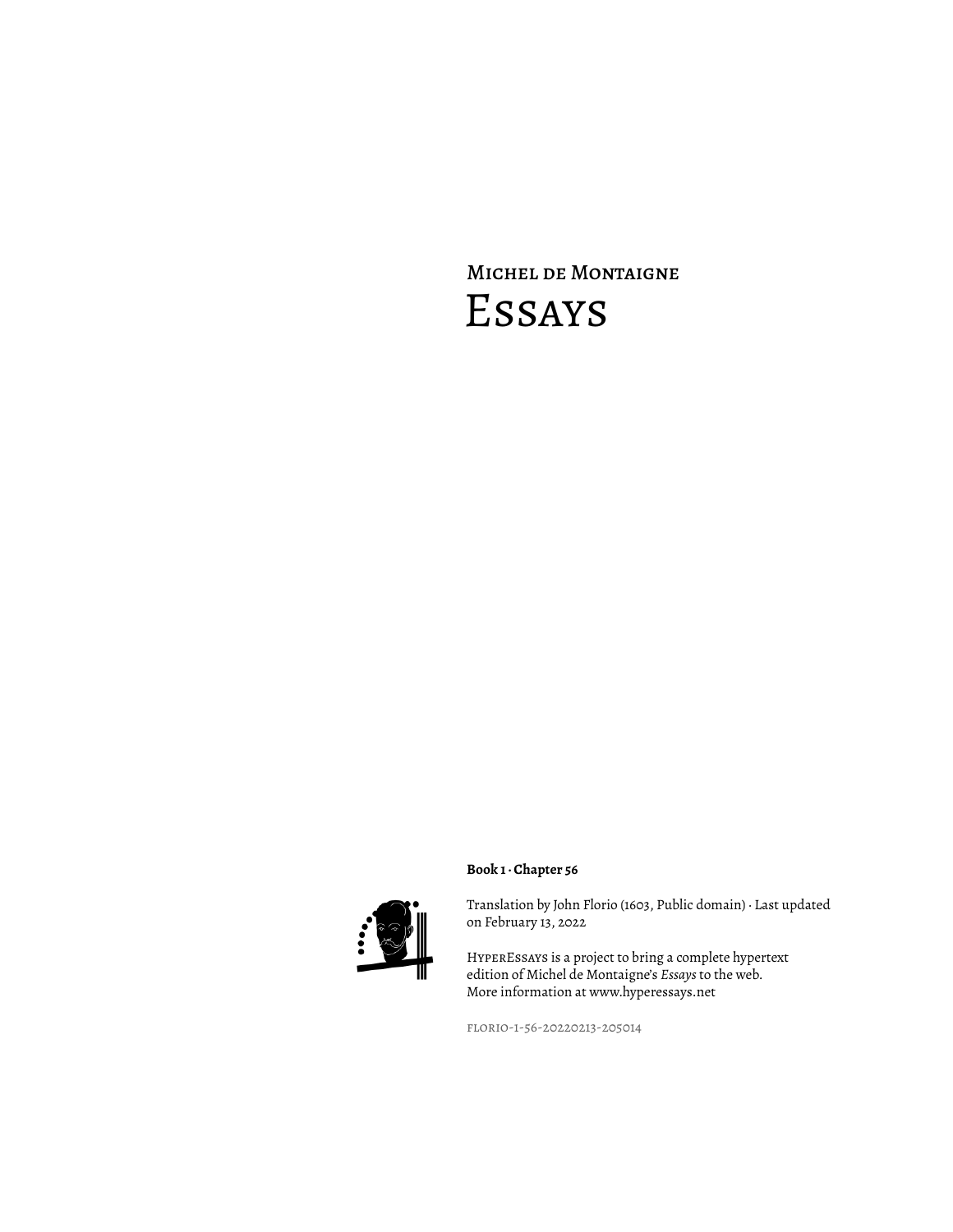BOOK 1 · CHAPTER 56 HYPERESSAYS.NET

# Of Praiers and Orisons

I propose certaine formelesse and irresolute fantasies, as do those schollers, who in schooles publish doubtfull and sophisticall questions to be disputed and canvased: not to establish the truth, but to find-it out: which I submit to their judgements, to whom the ordering and directing, not onely of my actions and compositions, but also of my thoughts, belongeth. The condemnation, as well as the approbation of them, will be equally acceptable and profitable unto me, deeming-it absurde and impious, if any thing be, either ignorantly, or unadvisedly set downe in this rapsodie, contrary unto the sacred resolutions, and repugnant to the holy prescriptions of the Catholike, Apostolike, and Romane church, wherein I was borne, and out of which I purpose not to die. And therefore alwayes referring my selfe unto their censures that have all power over me, do I meddle so rashly, to write of all manner of purposes and discourses, as I do here. I wot not whether I be deceived, but sithence, by an especiall and singular favor of Gods divine bounty, a certaine forme of praier, hath, by the very mouth of God, word by word beene prescribed and directed unto us, I have ever thought the use of-it, should be more ordinary with us, then it is. And might I be believed, both rising and going to bed, sitting downe and rising from boorde, and going about any particular action or busines, I would have all good Christians, to say the *Pater noster,* and if no other praier, at least not to omitte that. The Church may extend, amplifie, and diversifie prayers according to the neede of our instruction: For, I knowe it is alwayes the same substance, and the same thing. But that one should ever have this priviledge, that all manner of people, should at all times, and upon every occasion have it in their mouth: For, it is most certaine, that onely it containeth whatsoever we want, and is most fit, and effectuall in all events. It is the onely prayer I use in every place, at all times, and upon every accident; and in steade of changing, I use often repetition of it: whence it commeth to passe, that I remember none so well as that one. I was even now considering, whence this generall errour commeth, that in all our desseignes and enterprises, of what nature soever, we immediatly have recourse unto God, and in every necessitie, we call upon his holy name: And at what time soever wee stand in neede of any help, and that our weaknesse wanteth assistance, we onely invoke him,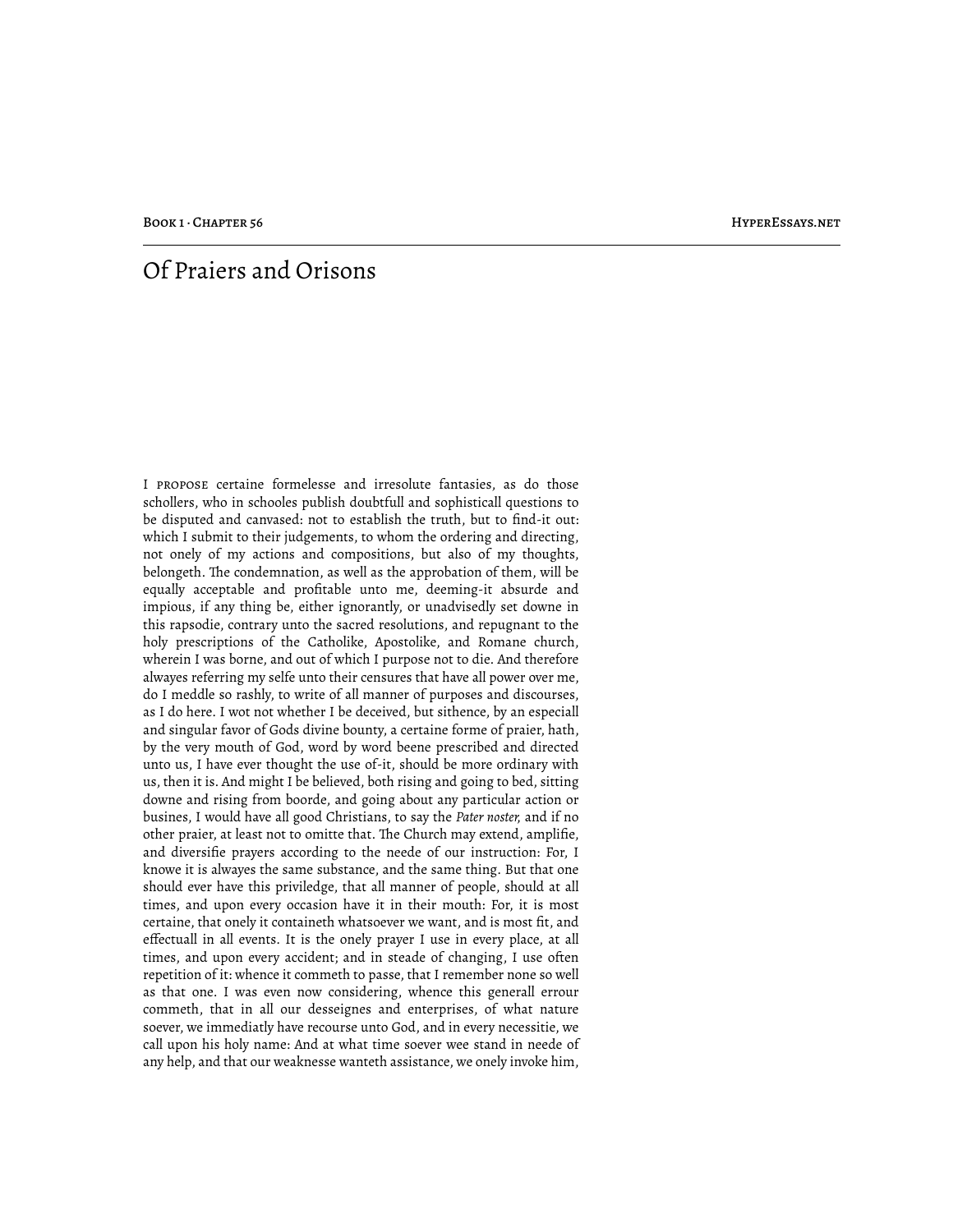without considering whether the occasion be just or unjust; and what estate or action we be in, or go about, be it never so vicious or unlawfull, we call upon his name and power. Indeede he is our onely protector, and of power to affoorde-us all maner of help and comfort; but although he vouchsafe to honour us with this joy-bringing fatherly adoption, yet is he as just as he is good; and as good and just, as he is mightie: But oftner useth his justice than his might, and favoreth us according to the reason of the same, and not according to our requests. *Plato* in his lawes maketh three sortes of injurious beliefe in the Gods: First, that there is none at all; Secondly, that they meddle not with our affaires; Thirdly, that they never refuse any thing unto our vowes, offrings, and sacrifices. The first errour, according to his opinion, did never continue immutable in man, even from his first infancie unto his latter age. The two succeeding may admit some constancie. His justice and power are inseparable. It is but in vaine to emplore his power in a bad cause. Man must have an unpolluted soule when he praieth (at least in that moment he addresseth himselfe to pray) and absolutely free from all vicious passions; otherwise we our selves present him the roddes to scourge us withall. In liew of redressing our fault, we redouble the same, by presenting him with an affection fraught with irreverence, sinne, and hatred, to whom onely we should sue for grace and forgivenesse. Loe-heere, why I doe not willingly commend those Pharisaicall humours, whom I so often behold, and more then ordinary, to pray unto God, except their actions imediately preceding or succeeding their prayers witnesse some shew of reformation or hope of amendment.

*Si nocturnus adulter Tempora sanctonico uelas adoperta cucullo.*

### *If in a cape-cloke-hood befrenchifide*

*!ou a night-whore-munger thy head doost hide.*

And the state of a man that commixeth devotion unto an execrable life, seemeth in some sort to be more condemnable, then that of one, that is conformable unto himselfe, and everie way dissolute. Therefore doth our Church continually refuse, the favour of hir enterance and societie, unto customes and manners wilfully-obstinate on some egregious villanie. Wee onely pray by custome and use, and for fashion-sake, or to say better, wee but reade and pronounce our prayers: To conclude, it is nothing but a shew of formalitie, and a formall shew. And it greeveth me to see many men, who at grace before and after meate, will with great shew of devotion, crosse themselves three or foure times (and it vexeth me so much the more, when I call to mind, that it is a signe I greatly reverence, and have in continuall use, yea, if I be but gaping) and therwhilst, shall you see them bestow all other houres of the day in al maner of hatred, malice, covetousnes, and injustice. Many houres spend they about vice, but one to God, and that as it were by way of recompence and composition. It it wonderous to see, so far different and divers actions, continue with so even a tenor, that no interruption or alteration at-all can be perceived, either about their confines, or passage from one unto another. What prodigious conscience can be at any hartes-ease, fostring, and feeding with so mutual, quiet, and agreeing society, in one selfe same mansion, both crime and judge? A man whose *Paillardize* and luxurie, doth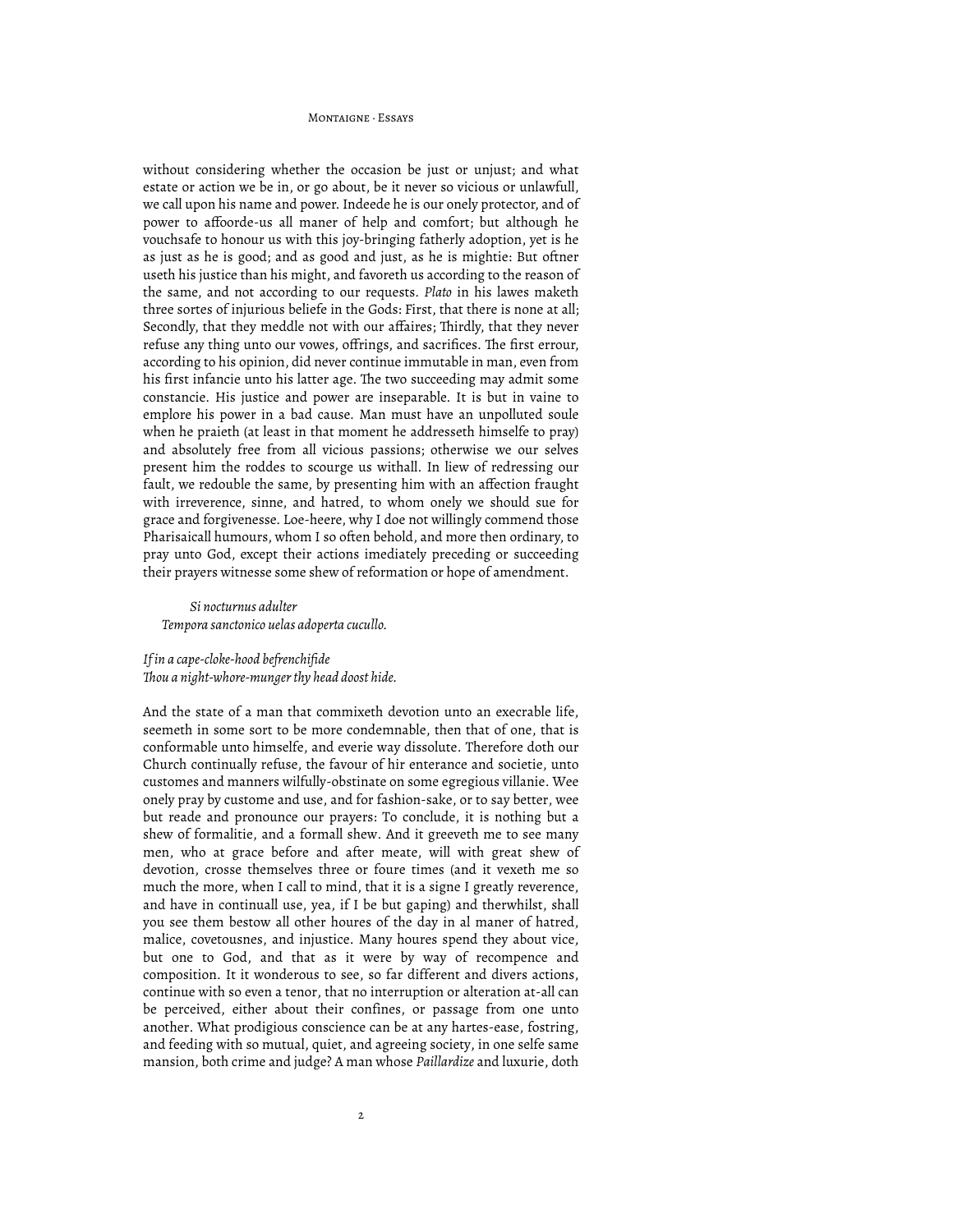uncessantly sway and rule the head, and who judgeth the same abhominable and most hateful in the sight of God; what saith he unto his all-seeing Majestie, when he openeth his lippes, either of mouth or hart, to speake to him of-it? He reclaimeth himselfe, but falleth sodainely againe. *If the object of his divine justice, and his presence should strike,* (as he saith) *and chastize his soule, how short-soever the penitence were; feare it selfe would so often cast his thought on-it, that he should presently perceive himselfe maister of those vices, which are habituated, in-bred, setled and enfleshed in him.* But what of those, which ground a whole life upon the fruit and benefite of that sinne, they know to bee mortall? How many trades, professions, occupations and vacations, have we dayly and continually used, frequented and allowed amongest us, whose essence is vicious and most pernicious? And hee that would needs confesse himselfe unto me, and of his owne accord told me, that for feare of loosing his credite, and to keepe the honour of his offices; he had for a whole age, made shew and profession, and acted the effects of a religion, which in his owne selfeaccusing conscience, hee judged damnable, and cleane contrary unto that he had in his hart: How could he admit and foster so contradictory and impious a discourse in his heart? With what language entertaine they divine justice concerning this subject? Their repentance, consisting in visible amends, and manageable reparation; they loose both towards God and us, the meanes to alleage the same. Are they so malapart and fondhardie as to crave pardon without satisfaction, and sans-repentance? I thinke it goeth with the first, as with these last: But obstinacie is not herein so easie to be vanquished. This so sodaine contrarietie, and violent volubilitie of opinion, which they faine unto-us, seemeth to me a miracle. They present-us with the state of an indigestible agonie. How fantasticall seemed their imagination unto me, who these latter yeares had taken up a fashion, to checke and reproove all men, that professed the Catholike religion, in whom shined any extraordinary brightnesse of spirit, saying, that it was but fained: and to doe him honour, held, that whatsoever he saide in apparance, he could not inwardly chuse but have his beliefe reformed according to their byase. It is a peevish infirmitie, for a man to thinke himselfe so firmely grounded, as to perswade himselfe, that the contrary may not be believed: And more peevish also, to bee perswaded by such a spirit, that preferreth I wot not what disparitie of fortune, before the hopes and threats of eternall life, They may believe mee: If any thing could have tempted my youth, the ambition of the hazard, and difficulty, which followed this late-moderne enterprize, should have had good part therein. It is not without great reason, in my poore judgement, that the church forbiddeth the confused, rash and indiscreete use of the sacred and divine songs, which the holy spirit hath indited unto *David.* God ought not to be commixed in our actions, but with awfull reverence, and an attention full of honor and respect. The word or voyce is too divine, having no other use but to exercise our lungs, and to please our eares. It is from the conscience and not from the tongue that it must proceede. It is not consonant unto reason, that a prentise or shoppe-keeping boy, amiddest his idle, vaine, and frivolous conceits, should be suffered to entertaine himselfe, and play therwith. Nor is it seemely, or tolerable, to see the sacred booke of our beliefes-Mysteries, tossed up and downe and plaid withall, in a shoppe, or a hall, or a kitchin. They have heretofore bin accompted mysteries, but through the abuse of times, they are now held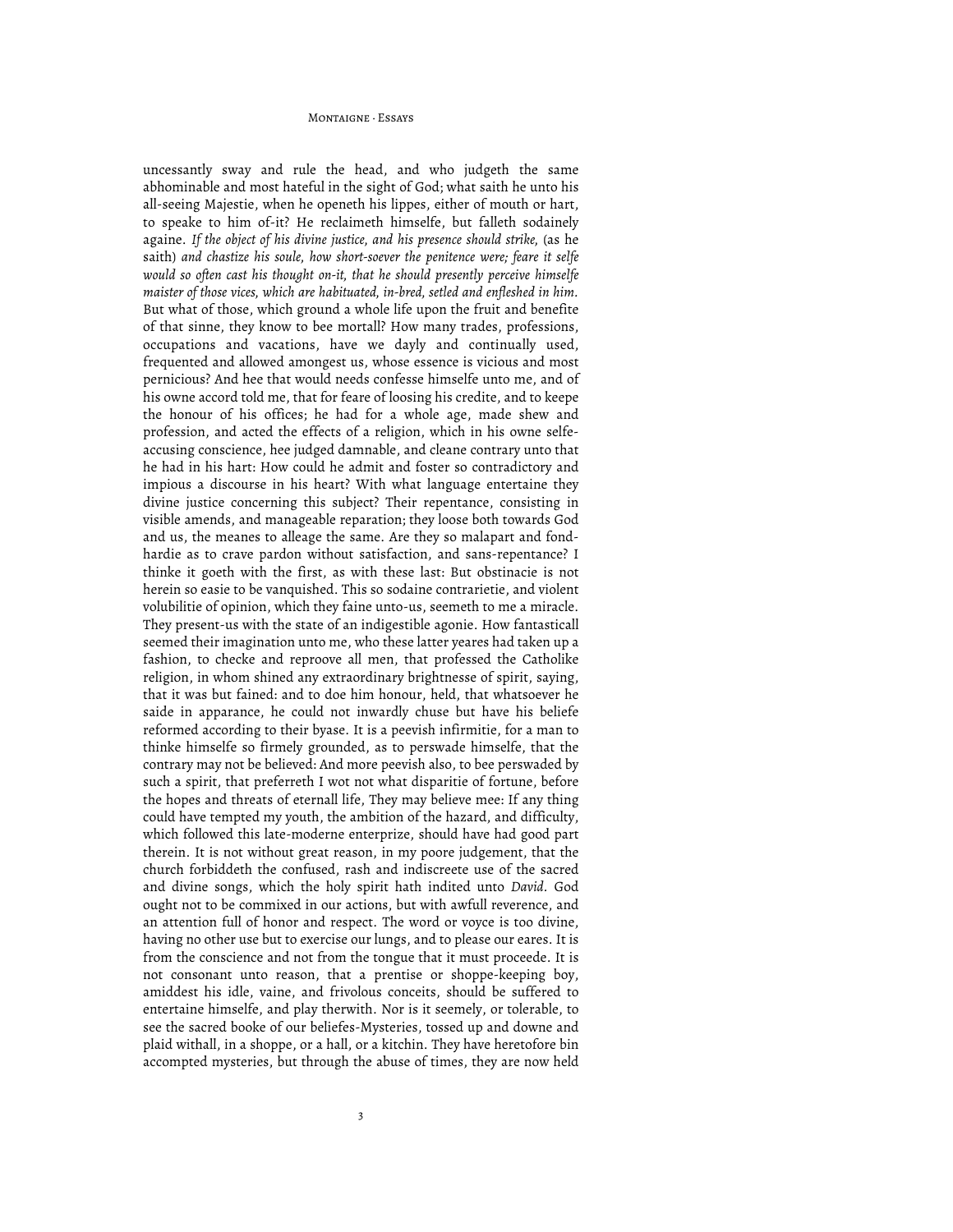as sports and recreations. So serious, and venerable a studie should not, by way of pastime, and tumultuarily be handled. It ought to be a fixed, a purposed, and setled action, to which this preface of our office *sursum corda* should ever be adjoyned; and the very exterior parts of the body, should with such a countenance, be referred unto it, that to all mens eyes it may witnesse a particular attention and duteous respect. It is not a a studie fitting all men, but onely such as have vowed themselves unto-it, and whome God hath, of his infinit mercy, called thereunto. The wicked, the ungodly, and the ignorant are thereby empaired. It is no historie to be fabulously reported, but a historie to bee dutifully reverenced, awfully feared, and religiouslie adored. Are they not pleasantly conceited, who because they have reduced the same into the vulgar tongues, and that all men may understand-it, perswade themselves, that the people shal the better conceive and digest the same? Consisteth-it but in the wordes, that they understand not all they finde written? Shall I say more? By approaching thus little unto it, they goe backe from it. Meere ignorance, and wholy relying on others, was verily more profitable and wiser, then is this verball, and vaine knowledge, the nurse of presumption, and sourse of temerity. Moreover, I am of opinion, that the uncontroled libertie, that all men have to wrest, dissipate, and wyre-draw a word so religious, and important, to so manie severall idiomes, hath much more danger then profit following-it. The Jewes, the Mahometans, and well-nigh all other nations, are wedded unto, and reverence the language, wherein their mysteries and religion had originally bin conceived; and any change or translation hath not without apparance of reason bin directly forbidden. Know we whether there be Judges enow in *Basque* and in *Brittanie* to establish this translation made in their tongue? The Universall Church hath no more difficult and solemne judgement to make. Both in speaking and preaching the interpretation is wandring, free, and mutable, and of one parcell; so is it not alike. One of our Græcian Historians, doth justly accuse his age, forsomuch as the secrets of Christian religion were dispersed in all publike places, and even amongst the basest artificers; and that every man might, at his pleasure, dispute of it, and at randon speake his mind of the same. And it should be a great shame for us, who by the unspeakable grace of God enjoy the pure and sacred mysteries of piety, to suffer the same to be profaned in the mouthes of ignorant and popular people, seeing the very Gentiles interdicted *Socraetes* and *Plato,* and the wisest, to meddle, enquire or speake of things committed unto the Priestes of *Delphos.* Saying moreover, *That the factions of Princes, touching the subject of Divinitie, are armed, not with zeale, but with anger. That zeale dependeth of divine reason and justice, holding an orderly and moderate course, but that it changeth into hatred and envie, and in steede of corne and grape, it produceth nettles and darnell, if it be directed by humane passion.* And justly saith this other, who counselling the Emperour *Theodosius,* affirmed *that disputations, did not so much appease and lull asleepe the schismes of the Church, as stirre up and cause heresies.* And therefore it behooved, to avoyde all contentions, controversies, and logicall arguings, and wholy and sincerely referre himselfe unto the prescriptions and orders of faith, established by our forefathers. And *Andronicus* the Emperour, finding by chance in his pallace, certaine principall men verie earnestly disputing against *Lapodius,* about one of our points of great importance, taunted and rated them verie bitterly, and threatned if they gave not over, he would cause them to bee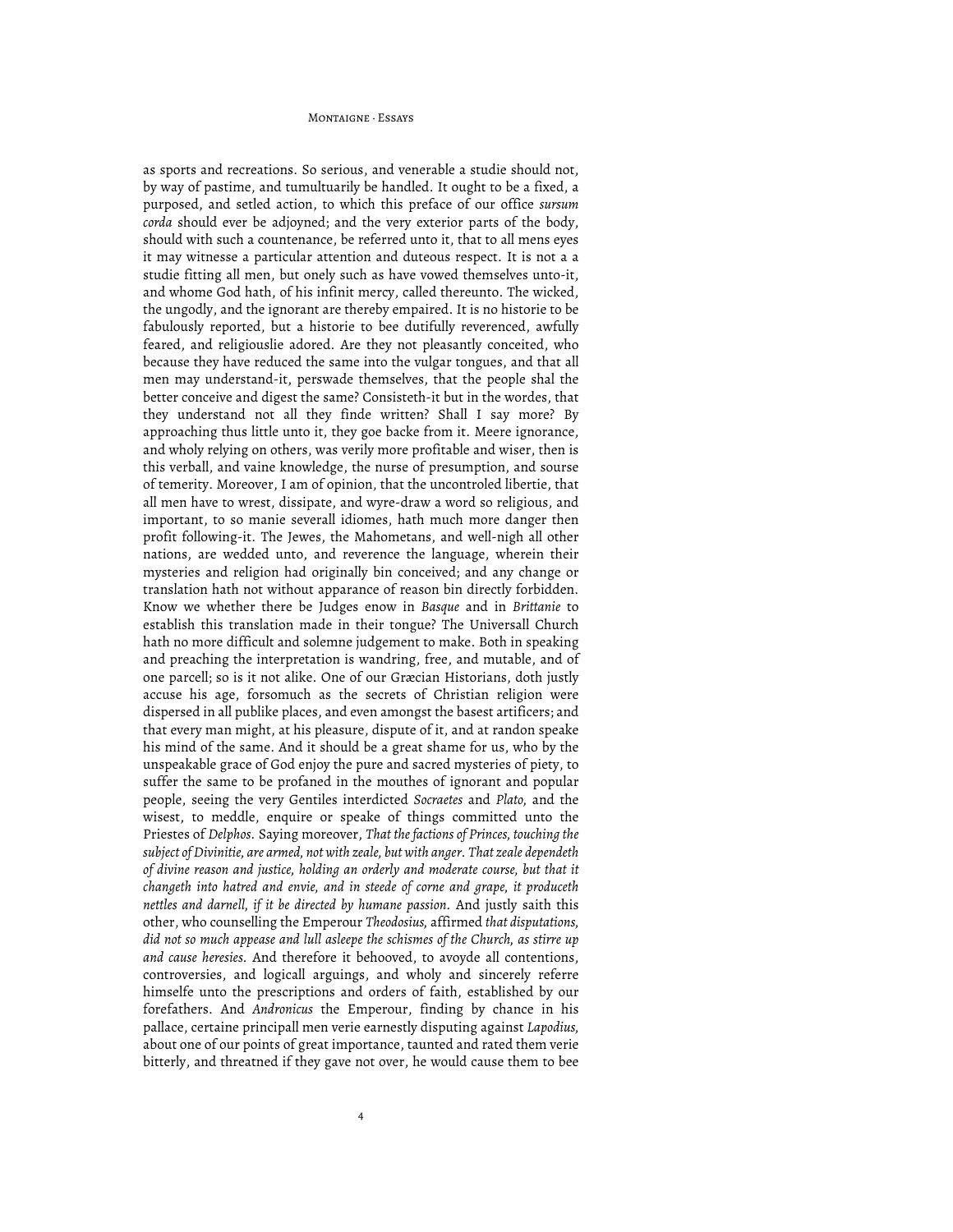cast into the river. Children and women doe now-adayes governe and sway the oldest and most experienced men concerning Ecclesiasticall Lawes: Whereas the first that *Plato* made, forbiddeth them to enquire after the reason of civill Lawes, and which ought to stand in place of divine ordinances. Allowing aged men to communicate the same amongest themselves, and with the Magistrate, adding more-over, alwayes provided it be not in the presence of yoong men, and before profane persons. A notable Bishoppe hath left written, that in the other end of the world, there is an Iland called of our predecessours *Dioscorida,* very commodious, and fertile of all sortes of fruites and trees, and of a pure and wholesome ayre; whose people are Christians, and have churches and altars; adorned with nothing else but crosses, without other images; great observers of fastings and holy dayes; exact payers of their priests tithes; and so chaste, that none of them may lawfully all his life long know any more then one wife. And in all other matters so well pleased with their fortune, that being seated in the middest of the sea, they have and knowe no use of shippes: and so simple, that of their religion, which they so diligently and awfully observe, they know not, nor understand so much as one onely word. A thing incredible, to him that knew not how the Pagans, who are so devout and zealous idolaters, know nothing of their Gods, but only their bare names and statues. The ancient beginning of *Menalippe,* a tragedy of *Euripides,* importeth thus.

*O Jupiter, car de toy rien sinon, Je ne cognois seulement que le nom.*

*O Jupiter, for unto me, Onely the name is knowne of thee.*

I have also in my time heard certaine writings complained-of, for somuch as they are meerly humane and Philosophicall, without medling with divinitie. He that should say to the contrarie (which a man might doe with reason) that heavenly doctrine, as a Queene and governesse doth better keepe hir ranke apart; that she ought to be chiefe ruler and principall head every where, and not suffragant and subsidiarie. And that peradventure examples in Grammer, Rethorike, and Logike, might more fitly and sortably be taken from elsewhere, then from so sacred and holie a subject, as also the arguments of theatres, plots of plaies, and groundes of publike spectacles. That mysteriously-divine reasons are more venerably and reverently considered alone, and in their native stile, then joyned and compared to humane discourse. That this fault is oftener seene, which is, that Divines write too humanely, then this other, that humanists write not theologically enough. *Philosophie,* saith S. *Chrysostom, is long since banished from sacred schooles, as an unprofitable servant, and deemed unworthie to beholde, but in passing by the entrie, or the vestrie of the sacred treasures of heavenly*  doctrine. That the formes of humane speech, are more base, and ought by no meanes to make any use of the dignitie, majestie, and preheminence of divine speech. As for my part, I give it leave to say, *verbis indisciplinatis, with undisciplined words,* Fortune, destinie, chance, accident, fate, good lucke, ill lucke, the Gods, and other phrases, as best it pleaseth. I propose humane fantasies and mine owne, simply as humane conceits, and severally considered; not as setled, concluded, and directed by celestiall ordinance,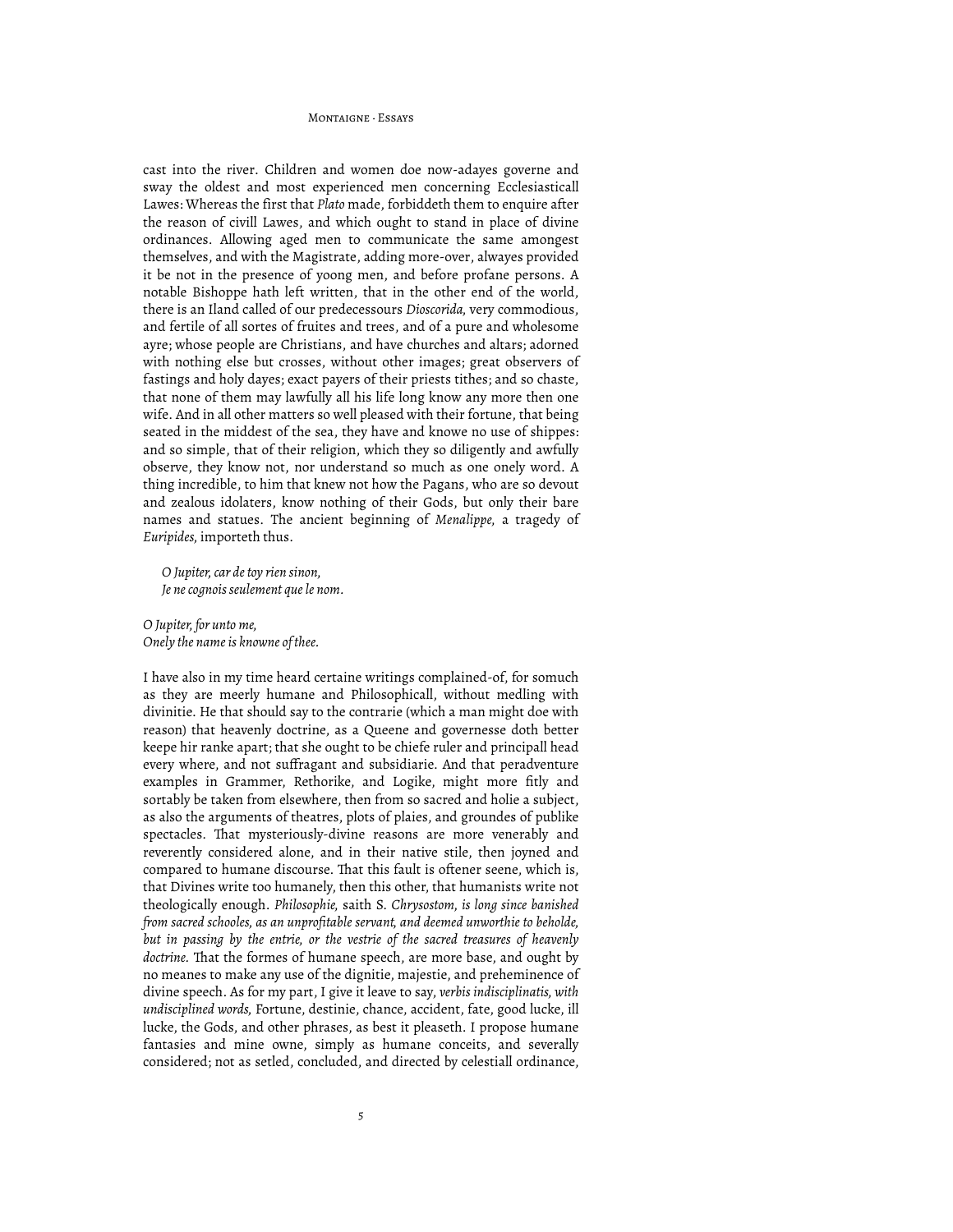incapable of any doubt or alteration. A matter of opinion, and not of faith. What I discourse according to my selfe, not what I beleeve according unto God, with a laycall fashion, and not a clericall manner; yet ever most religious. As children propose their essayes, instructable, not instructing. And might not a man also say without apparance, that the institution, which willeth, no man shall dare to write of religion, but sparingly, and reservedly, except such as make expresse profession of it, would not want some shew of profit and justice; and happily to me to be silent. It hath bin told me, that even those which are not of our consent, do flatly inhibite amongst themselves the use of the sacred name of God in all their vulgar and familiar discourses. They would have no man use it as an interjection, or exclamation, nor to be aleaged as a witnesse, or compariton; wherein I finde they have reason. And howsoever it bee, that we call God to our commerce and societie, it should be zealously, seriously and religiously. There is (as farre as I remember) such a like discourse in *Xenophon*, wherein he declareth, *!at we should more rarely pray unto God: forasmuch as it is not easie, we should so often settle our mindes in so regular, so reformed, and so devout a seate, where indeede it ought to be, to pray aright and effectually: otherwise* our praiers are, not onely vaine and unprofitable, but vicious. *Forgive us (say we) our offences, as we forgive them that trespasse against us.* What else inferre we by that petition, but that we offer him our soule voide of all revenge and free from all rancour? We neverthelesse invoke God and call on his aide, even in the complot of our grievousest faultes, and desire his assistance in all maner of injustice and iniquitie.

*Quæ nisi seductis nequeas committere divis.*

*Which you to Saints not drawne aside, Would thinke unfit to be applide.*

The covetous man sueth and praieth unto him for the vaine encrease and superfluous preservation of his wrong-gotten treasure. The ambitious, he importuneth God for the conduct of his fortune, and that he may have the victorie of all his desseignes. The theefe, the pirate, the murtherer, yea and the traitor, all call upon him, all implore his ayde, and all solicite him, to give them courage in their attempts, constancie in their resolutions, to remove all lets and difficulties, that in any sorte may withstand their wicked executions, and impious actions; or give him thanks, if they have had good successe; the one if he have met with a good bootie, the other if he returne home rich, the third if no man have seene him kill his enemie, and the last, though he have caused any execrable mischiefe. The Souldier, if he but go to besiege a cottage, to scale a Castle, to robbe a Church, to Pettard a gate, to force a religious house, or any villanous act, before he attempt-it, praieth to God for his assistance, though his intents and hopes be full-fraught with crueltie, murther, covetise, luxurie, sacriledge, and all iniquitie.

*Hoc ipsum quo tu Iouis aurem impellere tentas, Dic agedum, Staio, proh Iuppiter, ô bone, clamet, Iuppiter, at sese non clamet Iuppiter ipse.*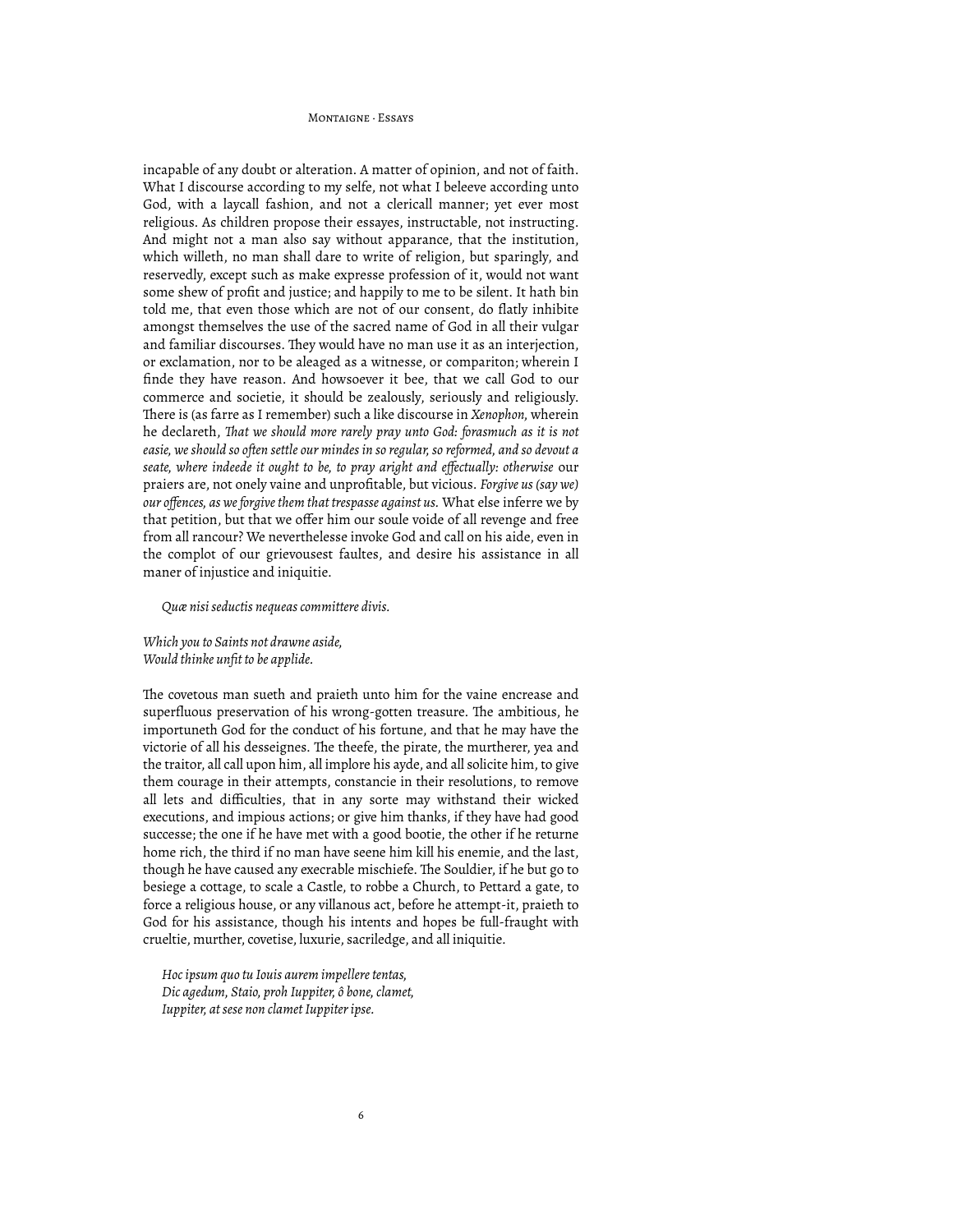*Goe-to then, say the same to some bad fellow, Which thou prepar'st for Gods eares: let him bellow, O God, good God; so God,On himselfe would not plod.*

*Margaret* Queene of *Navarre,* maketh mention of a yong Prince (whom although she name not expresly, yet his greatnes hath made him sufficiently knowne) who going about an amorous assignation, and to lie with an advocates wife of *Paris,* his way lying alongst a Church, he did never passe by so holy a place, whether it were in going or comming from his lecherie, and cukolding-labor, but would make his praiers unto God, to be his help and furtherance. I would faine have any impartiall man tell me, to what purpose this Prince invoked and called on God for his divine favor, having his minde onely bent to sinne, and his thoughts set on luxurie: Yet doth she alleage him for a speciall testimonie of singular devotion. But it is not onely by this example, a man might verifie, that women are not very fit to manage or treate matters of religion and divinitie. A true and hartie praier, and an unfained religious reconciliation from us unto God, cannot likely fall into a wicked and impure soule, especially when Sathan swaieth the same. He that calleth upon God for his assistance, whilst he is engulphed and wallowing in filthie sinne, doth as the cut-purce, that should call for justice unto his ayde, or those that produce God in witnes of a lie.

*tacito mala uota susurro Concipimus*

*With silent whispering we, For ill things suppliants be.*

There are few men, that would dare to publish the secret requests they make to God.

*Haud cuiuis promptum est, murmúrque humilésque susurros Tollere de templis, & aperto uiuere uoto.*

*From Church low-whispring murmurs to expell, T'is not for all, or with knowne vowes live well.*

And that's the reason, why the Pithagorians would have them publike, that all might heare them, that no man should abusively call on God, and require any undecent or unjust thing of him, as that man;

*clarè cùm dixit, Apollo, Labra mouet metuens audiri: pulchra Lauerna Da mihi fallere, da iustum sanctúmque videri. Noctem peccatis, & fraudibus obiice nubem.*

*When he alowd hath said, Apollo heare, Loth to be heard, Goddesse of theeves, said he, Grant me to cosen, and yet just appeare, My faultes in night, my fraud's in clouds let be.*